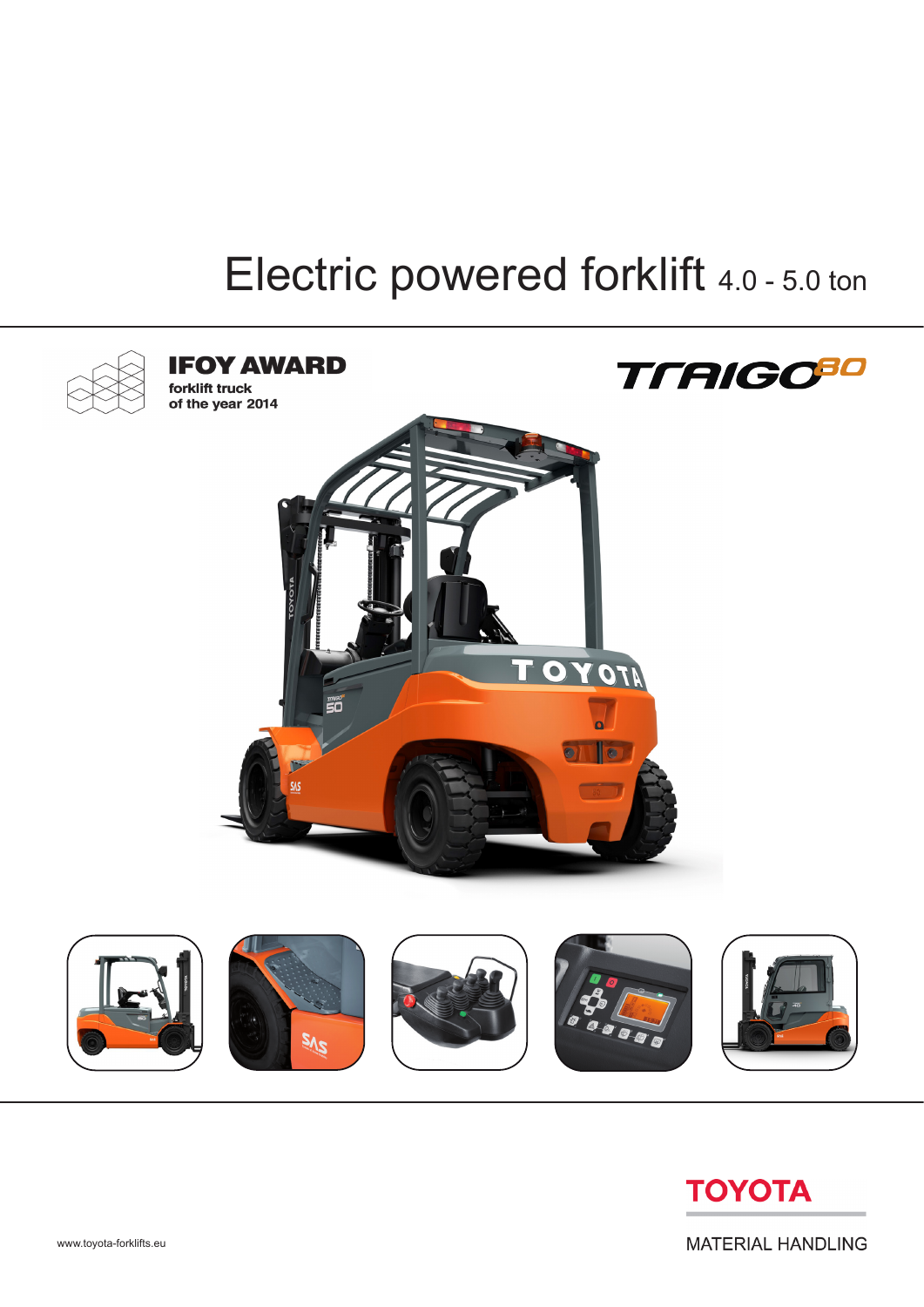## **Electric powered forklift 4.0 - 5.0 ton**

|                       | <b>Truck specifications</b> |                                                                  | 8FBMT40                          | 8FBMT45      | 8FBMT50              |                      |                      |  |
|-----------------------|-----------------------------|------------------------------------------------------------------|----------------------------------|--------------|----------------------|----------------------|----------------------|--|
|                       | 1.1                         | Manufacturer                                                     |                                  |              | Toyota               | Toyota               | Toyota               |  |
|                       | 1.2                         | Model                                                            |                                  |              | 8FBMT40              | 8FBMT45              | 8FBMT50              |  |
|                       | 1.3                         | <b>Drive</b>                                                     |                                  |              | Electric             | Electric             | Electric             |  |
| <b>Identification</b> | 1.4                         | Operator type                                                    |                                  |              | Rider seated         | Rider seated         | Rider seated         |  |
|                       | 1.5                         | Load capacity/rated load                                         | Q                                | kg           | 4000                 | 4500                 | 4990                 |  |
|                       | 1.6                         | Load centre                                                      | $\mathtt{C}$                     | mm           | 500                  | 500                  | 600                  |  |
|                       | 1.8                         | Load distance, centre of drive axle to fork                      | X                                | mm           | 518                  | 518                  | 528                  |  |
|                       | 1.9                         | Wheelbase                                                        | y                                | mm           | 2030                 | 2030                 | 2030                 |  |
|                       | 2.1                         | Service weight                                                   |                                  | kg           | 6556                 | 7086                 | 7721                 |  |
| Weight                | 2.2                         | Axle load, with load, front/rear                                 |                                  | kg           | 9555 / 1102          | 10261 / 1325         | 11316 / 1406         |  |
|                       | 2.3                         | Axle load, without load, front/rear                              |                                  | kg           | 3558 / 3099          | 3515 / 3572          | 3548 / 4173          |  |
|                       | 3.1                         | Tyre: C = Cushion, SE = Super elastic, PN = Pneumatic, TW = Twin |                                  |              | <b>SE</b>            | <b>SE</b>            | <b>SE</b>            |  |
|                       | 3.2                         | Tyre size, front                                                 |                                  |              | 250-15               | 250-15               | 28x12,5-15           |  |
| Tyres                 | 3.3                         | Tyre size, rear                                                  |                                  |              | 23x9-10              | 23x9-10              | 23x9-10              |  |
|                       | 3.5                         | Wheels, number front/rear $(x =$ driven wheels)                  |                                  |              | 2/2                  | 2/2                  | 2/2                  |  |
|                       | 3.6                         | Track width, front                                               | $b_{10}$                         | mm           | 1119                 | 1119                 | 1145                 |  |
|                       | 3.7                         | Track width, rear                                                | $b_{11}$                         | mm           | 1113                 | 1113                 | 1113                 |  |
|                       | 4.1                         | Tilt of mast/fork carriage forward/backward                      | $\alpha/\beta$                   | deg          | $5/10$               | $5/10$               | $5/10$               |  |
|                       | 4.2                         | Height, mast lowered                                             | h,                               | mm           | 2500                 | 2500                 | 2500                 |  |
|                       | 4.3                         | Free lift                                                        | h <sub>2</sub>                   | mm           | 130                  | 130                  | 140                  |  |
| <b>Dimensions</b>     | 4.4                         | Lift                                                             | $h_{3}$                          | mm           | 3300                 | 3300                 | 3300                 |  |
|                       |                             | Lift height                                                      | $h_{23}$                         | mm           | 3350                 | 3350                 | 3360                 |  |
|                       | 4.5                         | Height, mast extended                                            | h <sub>4</sub>                   | mm           | 4156                 | 4156                 | 4156                 |  |
|                       | 4.7                         | Height of overhead guard (cab)                                   | $h_{\kappa}$                     | mm           | 2360                 | 2360                 | 2360                 |  |
|                       | 4.8                         | Seat height/stand height                                         | h <sub>7</sub>                   | mm           | 1277                 | 1277                 | 1277                 |  |
|                       | 4.12                        | Coupling height                                                  | $h_{10}$                         | mm           | 550                  | 550                  | 550                  |  |
|                       | 4.19                        | Overall length                                                   | I,                               | mm           | 3907                 | 3947                 | 4272                 |  |
|                       | 4.20                        | Length to face of forks                                          | $\mathsf{I}_{2}$                 | mm           | 2907                 | 2947                 | 3072                 |  |
|                       | 4.21                        | Overall width                                                    | $b_{1}$                          | mm           | 1345                 | 1345                 | 1440                 |  |
|                       | 4.22                        | Fork dimensions                                                  | s/e/l                            | mm           | 50/150/1000          | 50/150/1000          | 60/150/1200          |  |
|                       | 4.23                        | Fork carriage DIN 15 173, class/type A, B                        |                                  |              | <b>IIIA</b>          | <b>IIIA</b>          | <b>IIIA</b>          |  |
|                       | 4.24                        | Fork-carriage width                                              | $b^{\,}_{\scriptscriptstyle{2}}$ | mm           | 1170                 | 1170                 | 1170                 |  |
|                       | 4.31                        | Ground clearance, with load, below mast                          | m <sub>4</sub>                   | mm           | 150                  | 150                  | 150                  |  |
|                       | 4.32                        | Ground clearance, centre of wheelbase                            | m <sub>2</sub>                   | mm           | 152                  | 152                  | 152                  |  |
|                       | 4.33                        | Aisle width for pallets 1000x1200 crossways                      | A <sub>st</sub>                  | mm           | 4260                 | 4276                 | 4412                 |  |
|                       | 4.34                        | Aisle width for pallets 800x1200 lengthways                      | $A_{st}$                         | mm           | 4460                 | 4476                 | 4612                 |  |
|                       | 4.35                        | Turning radius                                                   | $W_{a}$                          | mm           | 2543                 | 2558                 | 2686                 |  |
|                       | 4.36                        | Internal turning radius                                          | $b_{13}$                         | mm           | 685                  | 685                  | 685                  |  |
|                       | 5.1                         | Travel speed, with/without load                                  |                                  | km/h         | 18/18                | 18/18                | 18/18                |  |
|                       | $5.2\,$                     | Lift speed, with/without load                                    |                                  | m/s          | 0,35/0,46            | 0,35/0,46            | 0,33/0,46            |  |
|                       | 5.3                         | Lowering speed, with/without load                                |                                  | m/s          | 0,55/0,46            | 0,55/0,46            | 0,55/0,46            |  |
| Performance data      | $5.5\,$                     | Drawbar pull, with/without load                                  |                                  | $\mathsf{N}$ | 12420                | 12420                | 12420                |  |
|                       | 5.6                         | Max. drawbar pull, with/without load                             |                                  | Ν            | 22000                | 22000                | 22000                |  |
|                       | 5.7                         | Gradeability, with/without load                                  |                                  | $\%$         | 11,3/17              | 9,5/16,8             | 8,8/15,8             |  |
|                       | 5.8                         | Max. gradeability, with/without load                             |                                  | $\%$         | 15/25                | 14/24                | 13/23                |  |
|                       | $5.9$                       | Acceleration time, with/without load                             |                                  | $\mathsf S$  | 5,1/4,5              | 5,2/4,5              | 5,3/4,6              |  |
|                       | 5.10                        | Service brake                                                    |                                  |              | Mechanical/hydraulic | Mechanical/hydraulic | Mechanical/hydraulic |  |
|                       | 6.1                         | Drive motor rating S2 60 min                                     |                                  | kW           | 25,2                 | 25,2                 | 25,2                 |  |
| Electric motor        | 6.2                         | Lift motor rating S3 15%                                         |                                  | kW           | 25,5                 | 25,5                 | 25,5                 |  |
|                       | 6.3                         | Battery acc. to DIN 43 531/35/36 A, B, C, no                     |                                  |              | 43536                | 43536                | 43536                |  |
|                       | 6.4                         | Battery voltage, nominal capacity $K_{5}$                        |                                  | V/Ah         | 80 / 840             | 80 / 840             | 80 / 840             |  |
|                       | 6.5                         | Battery weight                                                   |                                  | kg           | 2178                 | 2178                 | 2178                 |  |
|                       | 6.6                         | Energy consumption acc. to EN16796:2016                          |                                  | kWh/h        | 9.8                  | 10.8                 | 12.2                 |  |
|                       | 8.1                         | Type of drive control                                            |                                  |              | $\mathsf{AC}$        | $\mathsf{AC}$        | $\mathsf{AC}$        |  |
| Other                 | 8.2                         | Operating pressure for attachments                               |                                  | bar          | 160-180              | 160-180              | 160-180              |  |
|                       | 8.3                         | Oil volume for attachments                                       |                                  | I/min        | $70\,$               | $70\,$               | $70\,$               |  |
|                       | 8.4                         | Sound level at the driver's ear according to EN 12 053           |                                  | $dB(A)$ 68   |                      | 68                   | 68                   |  |

All data are based on table configuration. Other configurations may give other values. Truck performance and dimensions are nominal and subject to tolerances.

Products and specifications are subject to change without notice.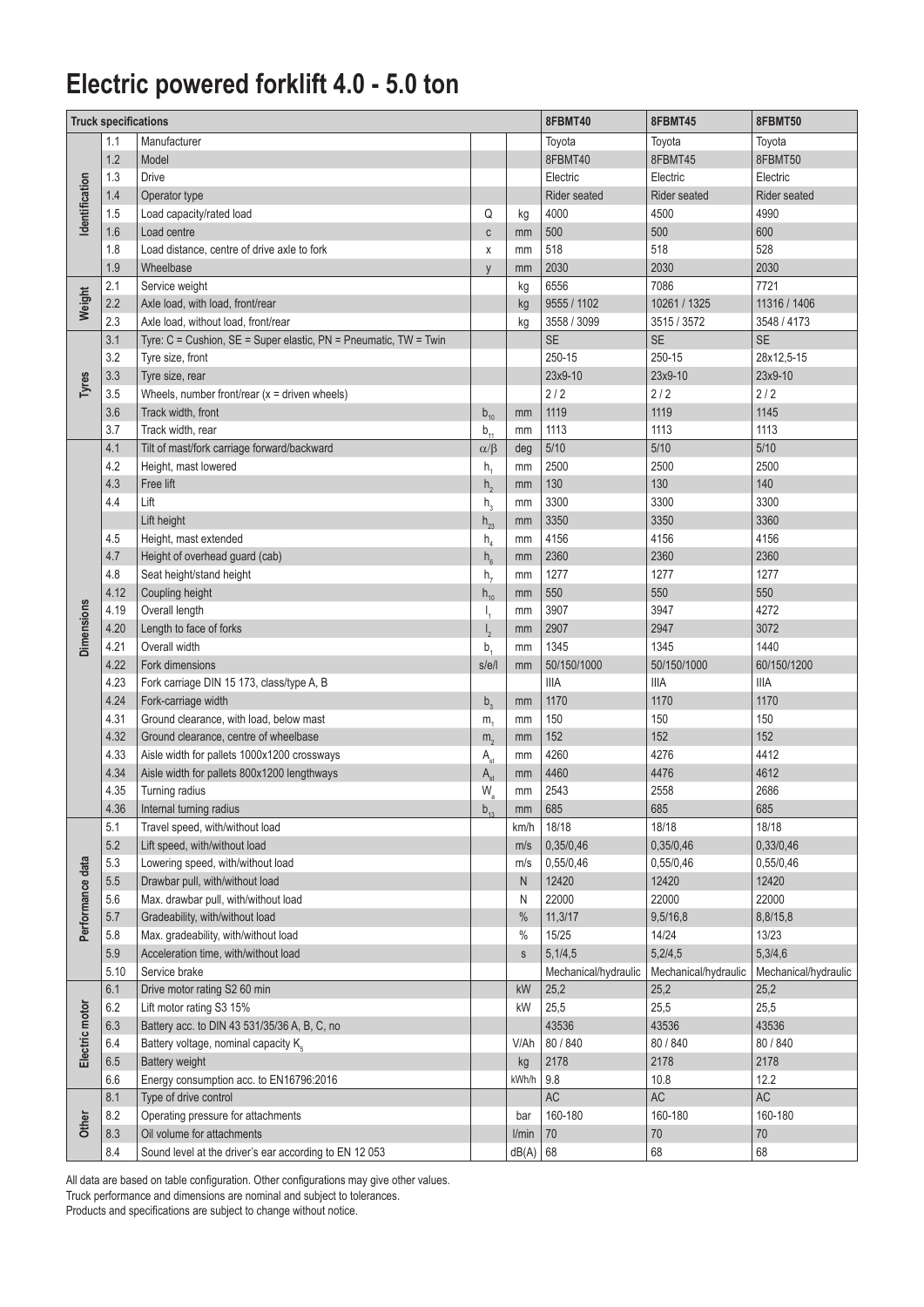## **Mast dimensions and rated capacities**

| <b>Model</b> |                                     |                |      | V    |      |      |      |      |      |                          | <b>FV/FW</b> |      |      |      |      | <b>FSV/FSW</b> |      |      |      |      |      |      |      |  |  |
|--------------|-------------------------------------|----------------|------|------|------|------|------|------|------|--------------------------|--------------|------|------|------|------|----------------|------|------|------|------|------|------|------|--|--|
| 8FBMT45      | Lift height                         | $h_{23}$       | 3050 | 3350 | 3750 | 4050 | 4550 | 5050 | 5550 | $\overline{\phantom{0}}$ | 3050         | 3350 | 3750 | 4050 |      | 4200           | -    | 4450 | 4750 | 5050 | 5550 | 6050 | 6550 |  |  |
|              | Lift                                | h <sub>3</sub> | 3000 | 3300 | 3700 | 4000 | 4500 | 5000 | 5500 |                          | 3000         | 3300 | 3700 | 4000 |      | 4150           | –    | 4400 | 4700 | 5000 | 5500 | 6000 | 6500 |  |  |
|              | Height, mast lowered                | h.             | 2360 | 2500 | 2750 | 2880 | 3130 | 3380 | 3630 | $\overline{\phantom{0}}$ | 2360         | 2500 | 2750 | 2880 |      | 2200           |      | 2360 | 2440 | 2500 | 2750 | 2880 | 3130 |  |  |
|              | Height, mast extended <sup>1)</sup> | $h_{\lambda}$  | 3856 | 4156 | 4560 | 4856 | 5356 | 5856 | 6356 |                          | 3890         | 4190 | 4590 | 4890 |      | 5040           | –    | 5290 | 5590 | 5890 | 6390 | 6890 | 7390 |  |  |
| SFBMT40,     | Height, mast extended <sup>2)</sup> | h.             | 4200 | 4500 | 4900 | 5200 | 5700 | 6200 | 6700 | -                        | 4200         | 4500 | 4900 | 5200 |      | 5350           | –    | 5600 | 5900 | 6200 | 6700 | 7200 | 7700 |  |  |
|              | Free lift, without load backrest    | h,             | 80   | 80   | 80   | 80   | 80   | 80   | 80   |                          | 1470         | 1610 | 1860 | 1990 |      | 1310           | –    | 1470 | 1550 | 1610 | 1860 | 1990 | 2240 |  |  |
|              | Free lift, with load backrest       | h,             | 80   | 80   | 80   | 80   | 80   | 80   | 80   | $\overline{\phantom{0}}$ | 1160         | 1240 | 1300 | 1550 |      | 1000           | -    | 1160 | 1240 | 1300 | 1550 | 1680 | 1930 |  |  |
|              | Lift height                         | $h_{23}$       | 3060 | 3360 | 3760 | 4060 | 4560 | 5060 | 5560 | 2860                     |              | 3360 | 3760 | 4060 | 4060 | -              | 4360 |      | 4760 | 5060 | 5560 | 6060 | 6560 |  |  |
|              | Lift                                | h.             | 3000 | 3300 | 3700 | 4000 | 4500 | 5000 | 5500 | 2800                     |              | 3300 | 3700 | 4000 | 4000 | -              | 4300 |      | 4700 | 5000 | 5500 | 6000 | 6500 |  |  |
| 8FBMT50      | Height, mast lowered                | h.             | 2360 | 2500 | 2750 | 2880 | 3130 | 3380 | 3630 | 2360                     | —            | 2630 | 2880 | 3130 | 2200 | –              | 2360 |      | 2500 | 2630 | 2880 | 3130 | 3380 |  |  |
|              | Height, mast extended <sup>1)</sup> | h.             | 3956 | 4156 | 4560 | 4856 | 5356 | 5856 | 6356 | 3690                     | —            | 4190 | 4590 | 4890 | 4890 |                | 5190 |      | 5590 | 5890 | 6390 | 6890 | 7390 |  |  |
|              | Height, mast extended <sup>2)</sup> | h,             | 4200 | 4500 | 4900 | 5200 | 5700 | 6200 | 6700 | 4000                     | —            | 4500 | 4900 | 5200 | 5200 | –              | 5500 |      | 5900 | 6200 | 6700 | 7200 | 7700 |  |  |
|              | Free lift, without load backrest    |                | 80   | 80   | 80   | 80   | 80   | 80   | 80   | 1470                     |              | 1740 | 1990 | 2240 | 1310 |                | 1470 |      | 1610 | 1740 | 1990 | 2240 | 2490 |  |  |
|              | Free lift, with load backrest       | $h_{\alpha}$   | 80   | 80   | 80   | 80   | 80   | 80   | 80   | 1160                     |              | 1430 | 1680 | 1930 | 1000 |                | 1160 |      | 1300 | 1430 | 1680 | 1930 | 2180 |  |  |

1) Without load backrest.

2) With load backrest; Height of standard load backrest is 1200 mm.

| Pneumatic shaped cushion tyre |                            |     |       |       |       |       |      |      |      |       | <b>FV/FW</b> |       |       |       |      |      | <b>FSV/FSW</b> |      |      |      |      |      |             |  |  |  |
|-------------------------------|----------------------------|-----|-------|-------|-------|-------|------|------|------|-------|--------------|-------|-------|-------|------|------|----------------|------|------|------|------|------|-------------|--|--|--|
| ទ<br>8FBMT                    | Tilt range, forward        | dea |       |       |       |       | b    |      |      |       |              |       |       |       |      |      |                |      |      |      |      |      |             |  |  |  |
|                               | Tilt range, backward       | deg | 10(6) | 10(6) | 10(6) | 10(6) |      |      |      |       | 10(6)        | 10(6) | 10(6) | 10(6) |      | 6    |                |      | 6    |      |      |      | 6           |  |  |  |
|                               | Load capacity at 500 mm LC | kg  | 4000  | 4000  | 4000  | 4000  | 4000 | 4000 | 3950 |       | 4000         | 4000  | 4000  | 4000  |      | 4000 | –              | 4000 | 4000 | 4000 | 3850 | 3710 | 3400        |  |  |  |
| 45<br>8FBMT                   | Tilt range, forward        | deg |       | 5     |       |       |      |      |      |       |              |       |       |       |      |      |                |      |      |      |      |      |             |  |  |  |
|                               | Tilt range, backward       | deg | 10(6) | 10(6) | 10(6) | 10(6) | 6    | 6    | 6    |       | 10(6)        | 10(6) | 10(6) | 10(6) |      | 6    |                |      | h    | h    | 6    |      |             |  |  |  |
|                               | Load capacity at 500 mm LC | kg  | 4500  | 4500  | 4500  | 4500  | 4500 | 4500 | 4450 |       | 4500         | 4500  | 4500  | 4500  |      | 4500 | –              | 4500 | 4500 | 4470 | 4340 |      | 4210   3650 |  |  |  |
| ន                             | Tilt range, forward        | deg | 5     |       |       |       | h    |      |      |       |              |       |       |       |      | -    |                |      |      |      | h    |      |             |  |  |  |
| 8FBMT:                        | Tilt range, backward       | deg | 10(6) | 10(6) | 10(6) | 10(6) | 6    | 6    | 6    | 10(6) | –            | 10(6) | 10(6) | 10(6) | 6    | –    | 6              | $-$  | 6    |      |      |      |             |  |  |  |
|                               | Load capacity at 600 mm LC | Kg  | 4990  | 4990  | 4990  | 4990  | 4990 | 4990 | 4950 | 4990  | –            | 4990  | 4990  | 4990  | 4990 | -    | 4990           |      | 4970 | 4890 | 4750 | 4610 | 3850        |  |  |  |

Data in ( ) are for when "Cabin Series" or front windshield is selected.